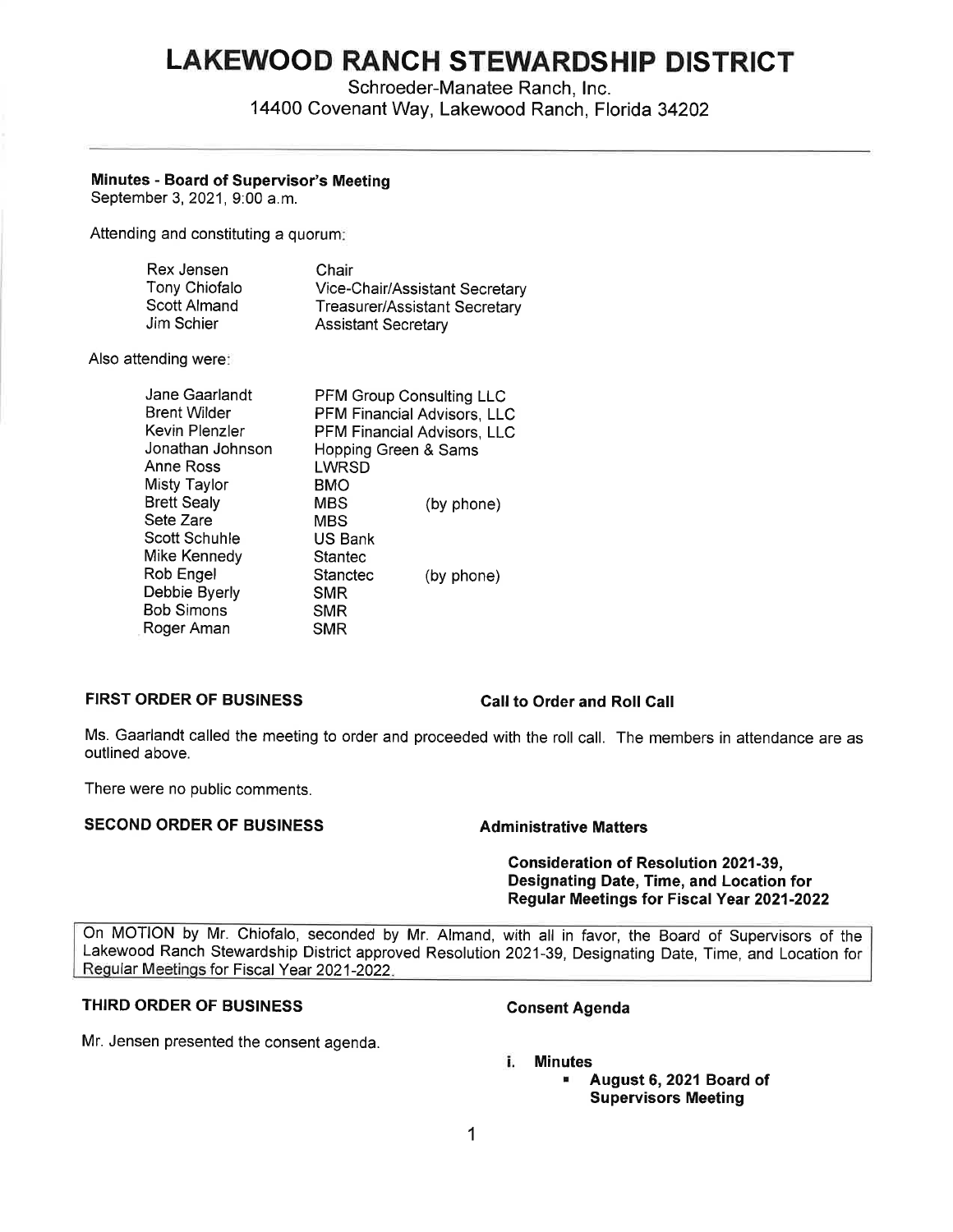- **August 20, 2021 Board of Supervisors Continued Meeting**
- ii. **Engineer's Report** 
	- **Change Order No. 3 Ryangolf Corporation Blue Lake Road Lighting Pole changes required by Turn Lane Modifications**
	- **Change Order No. 4 Ryangolf Corporation Blue Lake Road Added communication conduit and pull boxes; increased material costs; and Street lighting subconsultant management (changes)**
	- **Change Order No. 5 Ryangolf Corporation Blue Lake Road Deduction for revised Valmont Lighting and Sales Tax**
	- **Change Order No. 14 Woodruff** & **Sons, Inc. Waterside Place Boulevard and Waterside Place Park Earthwork Waterside Park Phase #3** - **Bahia Sod Installation, Quantity Overrun**

On MOTION by Mr. Chiofalo, seconded by Mr. Almand, with all in favor, the Board of Supervisors of the Lakewood Ranch Stewardship District approved the items on the consent agenda.

# **FOURTH ORDER OF BUSINESS CONSUMING BUSINESS Matters**

**Consideration of Financing Matters Relative to Sweetwater Project, Series 2021 Bonds** 

- **A. Resolution 2021-40, Delegation Resolution** 
	- **a. Thirty-Fifth Supplemental Trust Indenture**
	- **b. Bond Purchase Contract**
	- **c. Preliminary Limited Offering Memorandum**
	- **d. Continuing Disclosure Agreement**
- **B. Supplemental Assessment Report**
- **C. Other Matters** (provide under separate cover)

Ms. Taylor provided details of the delegation resolution.

On MOTION by Mr. Chiofalo, seconded by Mr. Almand, with all in favor, the Board of Supervisors of the Lakewood Ranch Stewardship District approved Resolution 2021-40, Delegation Resolution.

Mr. Plenzler provided details of the Supplemental Assessment Report noting that the assessments are found to be reasonable and equitably allocated and the benefit received is also found to be in excess of the related assessments. Mr. Johnson noted for the record that the Board would be approving the report for purposes of its inclusion in the offering memorandum. The report will come back before the Board with final numbers.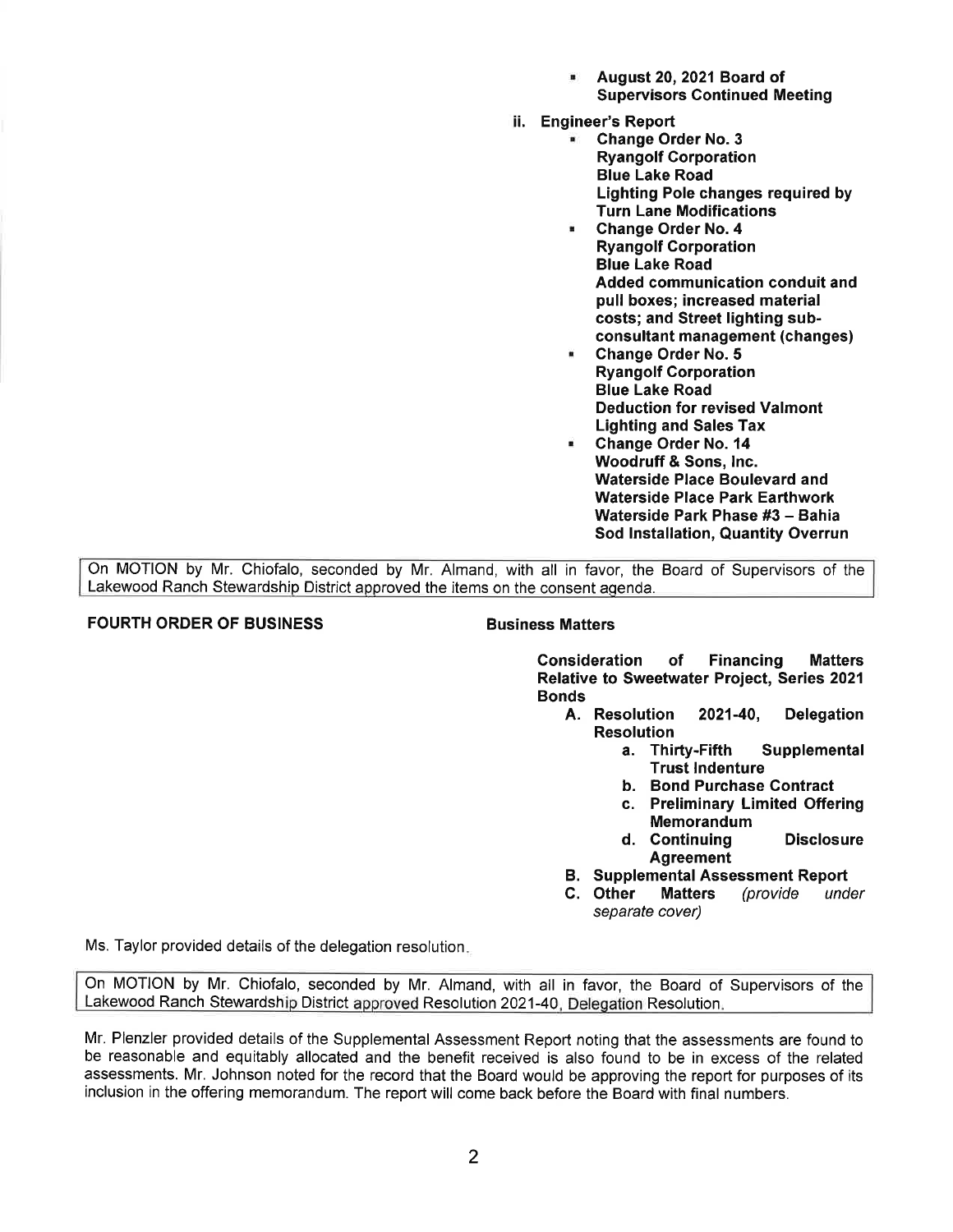On MOTION by Mr. Almond, seconded by Mr. Chiofalo, with all in favor, the Board of Supervisors of the Lakewood Ranch Stewardship District approved the Supplemental Assessment Resolution.

Ms. Zare noted that the pre-closing is anticipated to take place in conjunction with the October meeting.

**FIFTH ORDER OF BUSINESS Consideration of Financing Matters Relative to Isles at Lakewood Ranch, Series 2021 Bonds** 

- **A. Supplemental Assessment Report**
- **B. Resolution 2021-41, Supplemental Assessment Resolution**
- **C. Other Matters** (provided under separate cover)

Ms. Zare provided details of the final pricing of the bonds. Mr. Jensen thanked Ms. Zare and Mr. Sealy for their efforts.

Mr. Plenzler provided details of the supplemental assessment report.

Mr. Johnson presented the resolution.

On MOTION by Mr. Chiofalo, seconded by Mr. Schier, with all in favor, the Board of Supervisors of the Lakewood Ranch Stewardship District approved Resolution 2021-41, Supplemental Assessment Resolution.

Ms. Taylor notes that documents were ready for signatures.

# **SIXTH ORDER OF BUSINESS Consideration of Bid Award for Bourneside Boulevard / SR-64 Connection**

- **A. Award Recommendation Letter and Bid Tabulation**
- **B. Resolution 2021-42, Award of Contract**

Mr. Engel noted that the District received three (3) bids and presented the recommendation to award the contract for Bourneside Boulevard / SR-64 Connection to Woodruff & Sons, Inc. for the total bid amount of \$1 ,[431,996.89](https://431,996.89).

On MOTION by Mr. Chiofalo, seconded by Mr. Almand, with all in favor, the Board of Supervisors of the Lakewood Ranch Stewardship District approved Resolution 2021-42, Award of Contract.

**SEVENTH ORDER OF BUSINESS Consideration of Heidt Design Work Authorization, Bourneside Boulevard North Widening** 

Mr. Engel presented the Work Authorization for design, permitting, and construction related services. Mr. Simons provided details.

On MOTION by Mr. Chiofalo, seconded by Mr. Almand, with all in favor, the Board of Supervisors of the Lakewood Ranch Stewardship District approved the Heidt Design Work Authorization, Bourneside Boulevard North WideninQ.

# **EIGHTH ORDER OF BUSINESS FINANCIAL PROPERTY RESIDENT SETS**

Mr. Almand presented for the Board's Consideration:

**Draw Requests & Requisitions** 

**Requisition List for Draw No. 9 Northeast Sector Phase 2C Series 2020 Bond**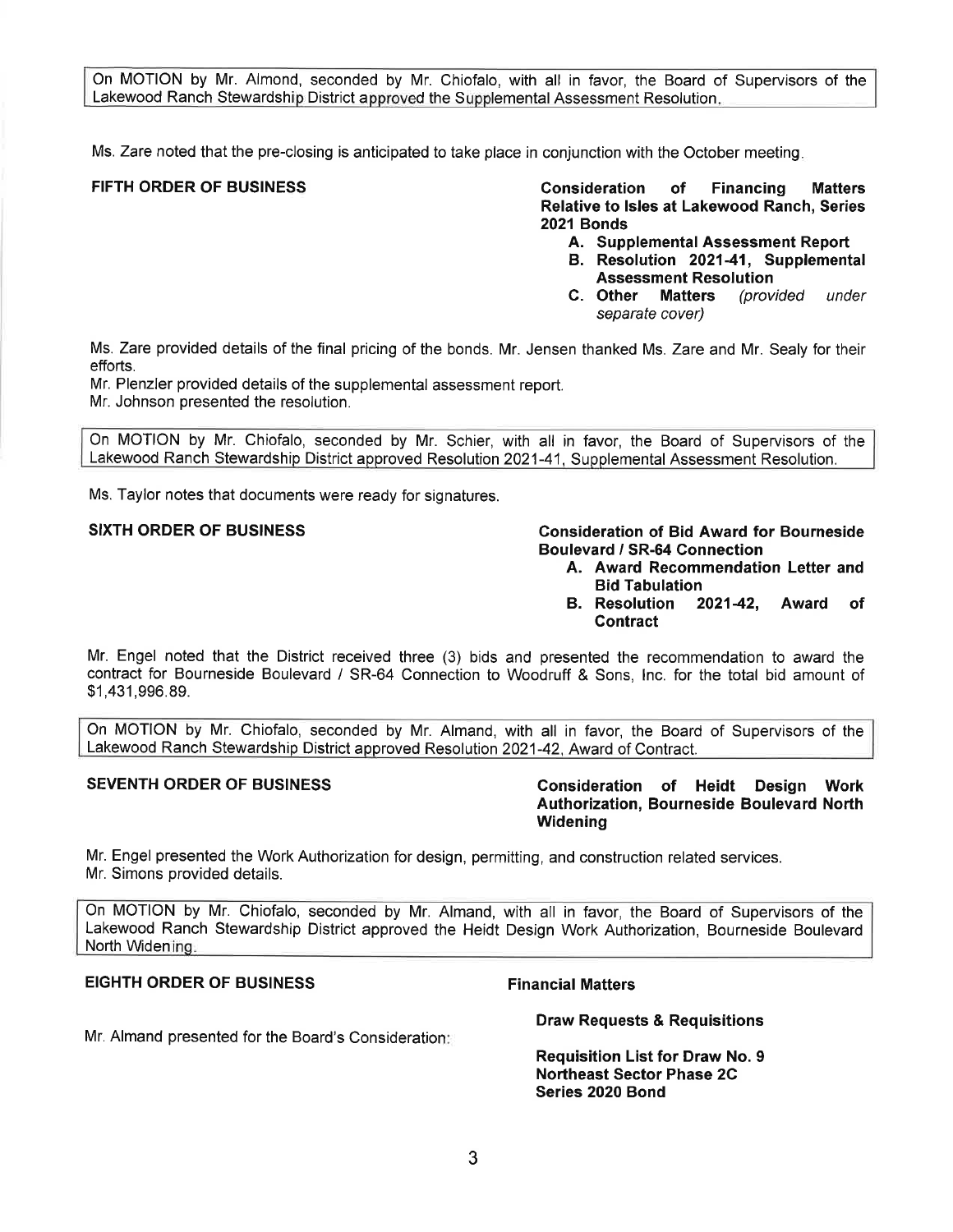On MOTION by Mr. Chiofalo, seconded by Mr. Schier, with all in favor, the Board of Supervisors of the Lakewood Ranch Stewardship District approved Draw No. 9 for Northeast Sector Phase 2C.

# **Requisition List for Draw No. 45 Lakewood Centre & NW Sector Pre-Funding**

On MOTION by Mr. Chiofalo, seconded by Mr. Schier, with all in favor, the Board of Supervisors of the Lakewood Ranch Stewardship District approved Draw No. 45 for Lakewood Centre & NW Sector\_

> **Requisition List for Draw No. 26 Lakewood Centre North Pre-Funding**

On MOTION by Mr. Chiofalo, seconded by Mr. Schier, with all in favor, the Board of Supervisors of the Lakewood Ranch Stewardship District approved Draw No. 26, Lakewood Centre North - Pre-Funding.

> **Requisition List for Draw No. 21 The Villages of Lakewood Ranch South Pre-Funding - Landowner/County Construction Funding Agreement**

On MOTION by Mr. Chiofalo, seconded by Mr. Schier, with all in favor, the Board of Supervisors of the Lakewood Ranch Stewardship District accepted the Construction Funding and approved payment of Requisition List No. 21 for The Villages of Lakewood Ranch South.

> **Requisition List for Draw No. 5 Bourneside Blvd South Ph 2 (Masters Ave to Upkwy) Landowner Funding (Toll Brothers)**

On MOTION by Mr. Chiofalo, seconded by Mr. Schier, with all in favor, the Board of Supervisors of the Lakewood Ranch Stewardship District approved Draw No. 5 for Bourneside Blvd South Ph 2.

> **Requisition List for Draw No. 16 Lakewood National and Polo Run Project Series 2017 Bond**

On MOTION by Mr. Chiofalo, seconded by Mr. Schier, with all in favor, the Board of Supervisors of the Lakewood Ranch Stewardship District approved Draw No. 16 for Lakewood National and Polo Run Project.

> **Requisition List for Draw No. 3 Azario Lakewood Ranch Project Series 2020 Bond**

On MOTION by Mr. Chiofalo, seconded by Mr. Schier, with all in favor, the Board of Supervisors of the Lakewood Ranch Stewardship District approved Draw No. 3 for Azario Lakewood Ranch Project.

> **Requisition List for Draw No. 4 Azario Lakewood Ranch - Phase 1 Project Series 2019 Bond**

On MOTION by Mr. Chiofalo, seconded by Mr. Schier, with all in favor, the Board of Supervisors of the Lakewood Ranch Stewardship District approved Draw No. 4 for Azario Lakewood Ranch - Phase 1 Project.

# **NINTH ORDER OF BUSINESS Compilation Report**

There were no comments to the financial statements.